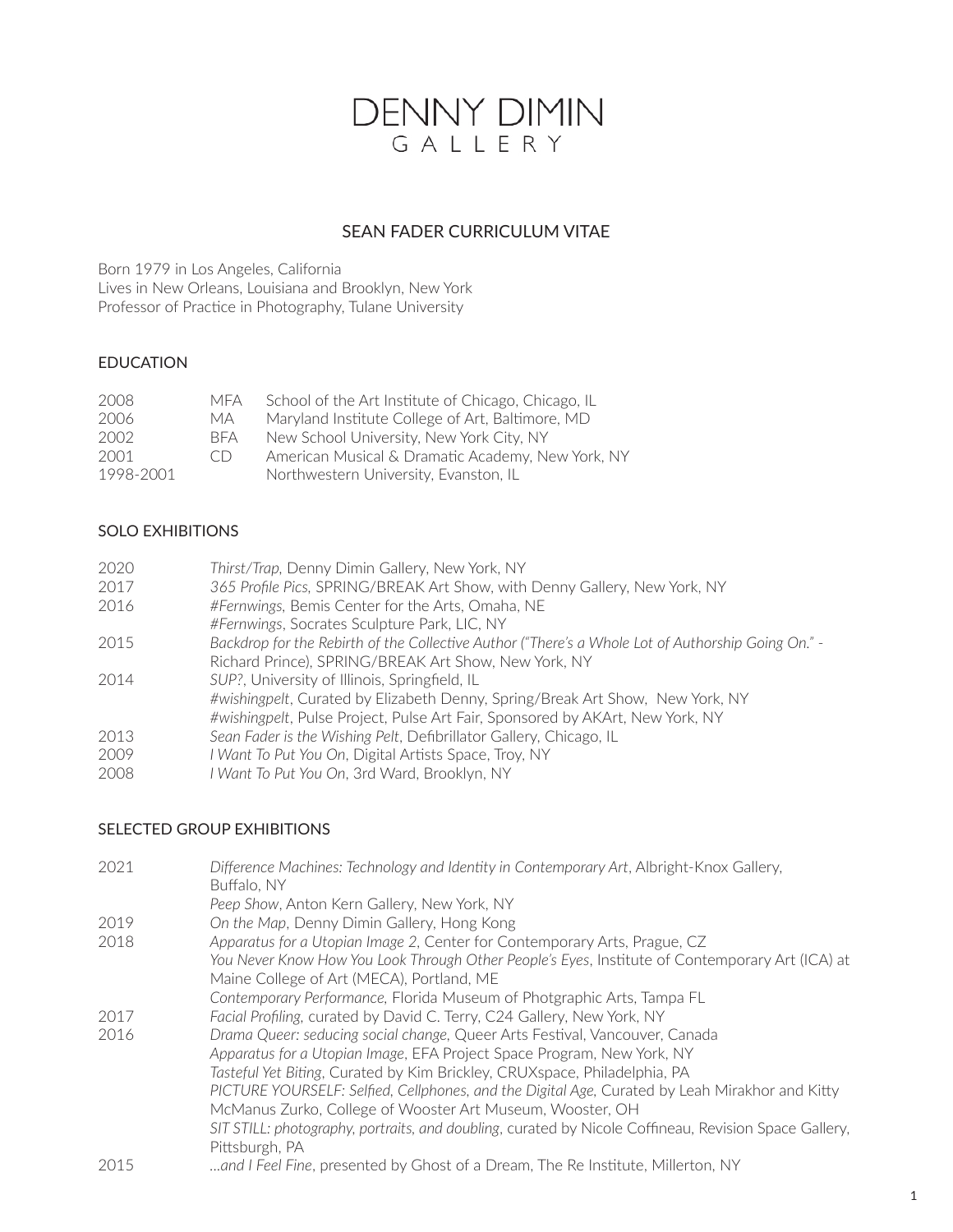### SELECTED GROUP EXHIBITIONS CONTINUED

| 2015 | Transgressive Inversions + Identities, Curated by AKArt, Spring/Break Art Show, New York<br>Share This! Appropriation After Cynicism, Denny Gallery, New York, NY<br>SWAP, Studio La Suite, Morelina, Mexico |
|------|--------------------------------------------------------------------------------------------------------------------------------------------------------------------------------------------------------------|
|      | I'll Show You Mine If You Show Me Yours: Love In The Modern Age, Esteven Art Gallery and Museum,                                                                                                             |
|      | Saskatchewan, Canada                                                                                                                                                                                         |
| 2014 | Manly Men, Girly Girls and Everybody in Between, NIU Art Museum, North Illinois University,<br>DeKalb, IL                                                                                                    |
|      | Strange Bedfellows, FIU, Florida International University, Miami, FL                                                                                                                                         |
|      | Strange Bedfellows, Handwerker Gallery at Ithaca College, Ithaca, NY                                                                                                                                         |
|      | Strange Bedfellows, A+D Gallery Columbia College, Chicago, IL                                                                                                                                                |
| 2013 | Strange Bedfellows, Samek Gallery, Bucknell University, Lewisburg, PA                                                                                                                                        |
|      | Strange Bedfellows, Roots and Culture Gallery, San Francisco, CA                                                                                                                                             |
|      | How To Do Things With Hair, Curated by Barrak Alzaid, The Jam Jar, Dubai                                                                                                                                     |
|      | The Participants, Denny Gallery, New York, NY                                                                                                                                                                |
|      | White Boys, Curated by Hank Willis Thomas and Natsaha L Logan, Haverford College, Haverford,                                                                                                                 |
|      | PA                                                                                                                                                                                                           |
|      | Dynasty, Curated by Sara Reisman, Christopher K. Ho, Amy Goldrich, and Omar Lopez-Chahoud,<br>Hotel Particular, New York, NY                                                                                 |
|      | Fon' Seks: Handheld Digital Technology and the Transformation of Intimacy, University of Illinois,                                                                                                           |
|      | Springfield, IL                                                                                                                                                                                              |
|      | Looks Like Torture, Here Arts Center, New York, NY                                                                                                                                                           |
| 2012 | Studio La Suite, Morelina, Mexico                                                                                                                                                                            |
|      | It's a Small Small World, Family Business, New York, NY                                                                                                                                                      |
| 2010 | Undressing the Feminine, Mindy Solomon Gallery, St Petersburg, FL                                                                                                                                            |
| 2009 | The Wassaic Summer Show, The Wassaic Project, Wassaic, NY                                                                                                                                                    |
|      | City Arts Benefit Auction, Sotheby's, New York, NY                                                                                                                                                           |
|      | Your Face Your Race, the Way That You Walk, VINESpace, London, England                                                                                                                                       |
| 2008 | Salon 08, Matt Roberts Arts, VINESpace, London, England                                                                                                                                                      |
|      | 11th Annual Chicago Art Open (Critics' Choice), Chicago IL                                                                                                                                                   |
|      | Hic et Nunc (Here and Now), Co-Prosperity Sphere, Chicago, IL                                                                                                                                                |
|      | Everyday People, Estudiotres, Chicago, IL                                                                                                                                                                    |
|      | Yes, Leather Archives and Museum, Chicago, IL                                                                                                                                                                |
| 2007 | First Look II, Hudson Valley Center for Contemporary Art, Peekskill, NY                                                                                                                                      |
|      | Group Show no. 16, Humble Arts Foundation, New York, NY                                                                                                                                                      |
|      | This is Not a Self Portrait, Project Space, Chicago, IL                                                                                                                                                      |
|      | Group Show, Gallery Two, School of the Art Institute of Chicago, Chicago, IL                                                                                                                                 |

#### PERFORMANCES

| #Fernwings, 30th Anniversary Gala, Socrates Sculpture Park, New York, NY              |
|---------------------------------------------------------------------------------------|
| Backdrop for the Rebirth of the Collective Author ("There's a Whole Lot of Authorship |
|                                                                                       |
|                                                                                       |
|                                                                                       |
|                                                                                       |

#### PRESS AND PUBLICATIONS

2021 Kent, Charlotte. "Different Machines: Technology and Identity in Contemporary Art," *The Brooklyn Rail,* December 10. 2020 Getsy, David J. "Multiple Exposures: Sean Fader's #Wishingpelt and Humor in Social Media Performance," *ASAP/Journal*, Volume 5, Number 3, September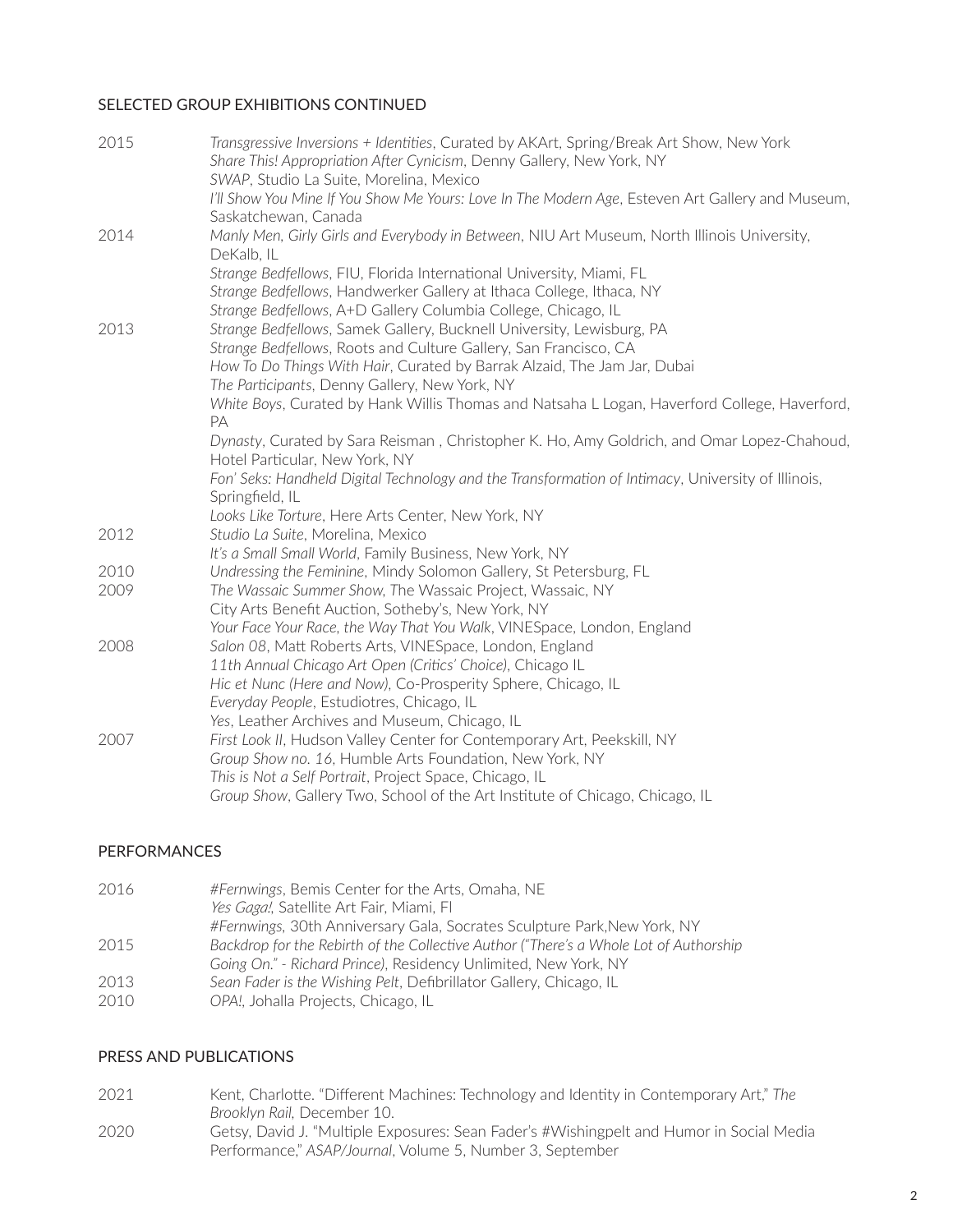## PRESS AND PUBLICATIONS CONTINUED

| 2020         | Cascone, Sarah. "Editors' Picks: 7 Things for Your Art Calendar This Week, From a Ruth Asawa-<br>Inspired Workshop to an Outdoor Photo Show," Artnet News, August 17<br>Feinstein, Jon. "The Digital Limits of Queer Trauma and Celebration," Humble Arts Foundation,<br>August 6                                                                                       |
|--------------|-------------------------------------------------------------------------------------------------------------------------------------------------------------------------------------------------------------------------------------------------------------------------------------------------------------------------------------------------------------------------|
|              | Warner, Marigold. "Sean Fader's practice celebrates and interrogates digital technology, British<br>Journal of Photography, July 14                                                                                                                                                                                                                                     |
|              | Can Yerebakan, Osman. "Behind the Scenes at 5 New York City Galleries Preparing to Reopen,"<br>the Observer, July 6                                                                                                                                                                                                                                                     |
|              | Tauer, Kristen. "Sean Fader Explores a New Queer Narrative With 'Thirst/Trap' Exhibit at Denny<br>Dimin Gallery," WWD, July 1                                                                                                                                                                                                                                           |
| 2017         | Ruth, Kimberly. "Art Uncovered," BTRtoday, March 7 (podcast)<br>Simon, Stephanie. "Lots to Explore During Annual NYC Art Fair Week," NY1, March 3 (tv)<br>Laster, Paul. "Occupying Offices: Independent vs. Spring/Break," Whitehot Magazine, March 5<br>Shannon, Maggie. "The Spring/Break Art Fair Is Filled with Awesome and Weird Creative Works,"<br>Vice, March 3 |
|              | "Facing the Black Mirror: Sean Fader's Awesome Year," ArtSlant, March 2<br>Lynch, Scott. "Inside Spring/Break, The Best Armory Arts Week Fair Inside A Times Square Office<br>Building," gothamist, March 1                                                                                                                                                             |
| 2017<br>2016 | Cascone, Sarah. "The SPRING/BREAK Art Show Curator List Is Finally Here," Artnet, February 24<br>Speegle, Trey. "#ABMB16: Artist Sean Fader Recreates "Yaas! Gaga!" with Queef Latina for Miami<br>Art Fair Goers," The Wow Report, December 1                                                                                                                          |
| 2015         | Coop, Alex. "Art gallery's new exhibit addresses online dating," Estevan Mercury, January 20<br>Henry, Joseph. "Querying the New Appropriation Art: Is The Cynicism?," Momus.ca, January 8                                                                                                                                                                              |
| 2014         | Shepard, Annie. "(Untitled) 'There's a whole lot of authorship going on' Sean Fader X Richard<br>Prince," Plastiglass Journal, December, 31                                                                                                                                                                                                                             |
|              | Sutton, Benjamin. "A Young Artist Debuts at Gagosian, Thanks to Richard Prince," Hyperallergic,<br>October 23                                                                                                                                                                                                                                                           |
|              | Johnson, Patty. "Pulse is Back!," Art F City, May 10                                                                                                                                                                                                                                                                                                                    |
|              | Boucai, Marc. "Sean Fader's SUP?: High on Style, Low on Substance," Art F City, April 28<br>Messinger, Kate. "Gallery Spy: Art Weakness," The Wild<br>"Inside the 2014 Spring/Break Art Show," Blouin Art Info                                                                                                                                                          |
|              | Smeyne, Rebecca. "The Armory Shows Downtown Alter Ego," Paper                                                                                                                                                                                                                                                                                                           |
|              | Lynch, Smith. "Spring/Break Goes Wild," Gothamist                                                                                                                                                                                                                                                                                                                       |
|              | Selz, Gabrielle. "CRITIC'S VIEW: Revelations and Secrets Inhabit Spring Break Art Fair," Hamptons<br>Art Hub                                                                                                                                                                                                                                                            |
|              | Katz, Samantha. "Go Wild at Spring/Break Art Show," Whitewall                                                                                                                                                                                                                                                                                                           |
|              | Rosenberg, David. "Fantasy Versus Reality in the Online Dating World," The Slate Magazine<br>Pulos, Will. "This photographer explores the relationship between online and real-life identities<br>with his series of photographs, Sup?," Next Magazine                                                                                                                  |
| 2013         | Frank, Priscilla. "Sean Fader Explores The Art Of Online Dating In 'Sup?'," The Huffington Post<br>Kalsi, Jyoti. "Plucking the many strands of identity," Gulf News                                                                                                                                                                                                     |
|              | Brathwaite, Les Fabian. "PHOTOS: The Art Of Hooking Up," Queerty                                                                                                                                                                                                                                                                                                        |
|              | Feely, Peter. "An art show about body hair in Dubai," Time Out Dubai<br>Grady, Elizabeth. "ARTIST FILES< published by A Blade Of Grass Nurters Socially Engaged Art"                                                                                                                                                                                                    |
| 2012         | Magenta Foundation Flash Forward                                                                                                                                                                                                                                                                                                                                        |
| 2011         | "Feature," SELECT Magazine, Issue 1                                                                                                                                                                                                                                                                                                                                     |
| 2010         | Pochon, Caroline and Allan Rothschild. "Le Culte Des Seins," Democratic Books                                                                                                                                                                                                                                                                                           |
| 2009         | Reaves, Derrick. "NY, Who's Next '09," NEXT Magazine, January 9                                                                                                                                                                                                                                                                                                         |
| 2007         | The Josh, Issue 2, Spring<br>Spaeth, Catherine. "Giving New Artists a Place to Be Noticed," The New York Times, Feburary 25                                                                                                                                                                                                                                             |
|              | "Featured Cover Artist," Swell Magazine, Fall                                                                                                                                                                                                                                                                                                                           |
|              | Walker, Tara. "This Is Not A Self Portrait," F News, October                                                                                                                                                                                                                                                                                                            |
|              | "Windy City Times Paul V," Gay Artists Exhibit at Center, November 7                                                                                                                                                                                                                                                                                                    |
| 2005         | Vega, Dee Dee. "Art Star: Sean Fader," Fringe Underground Magazine, Fall                                                                                                                                                                                                                                                                                                |